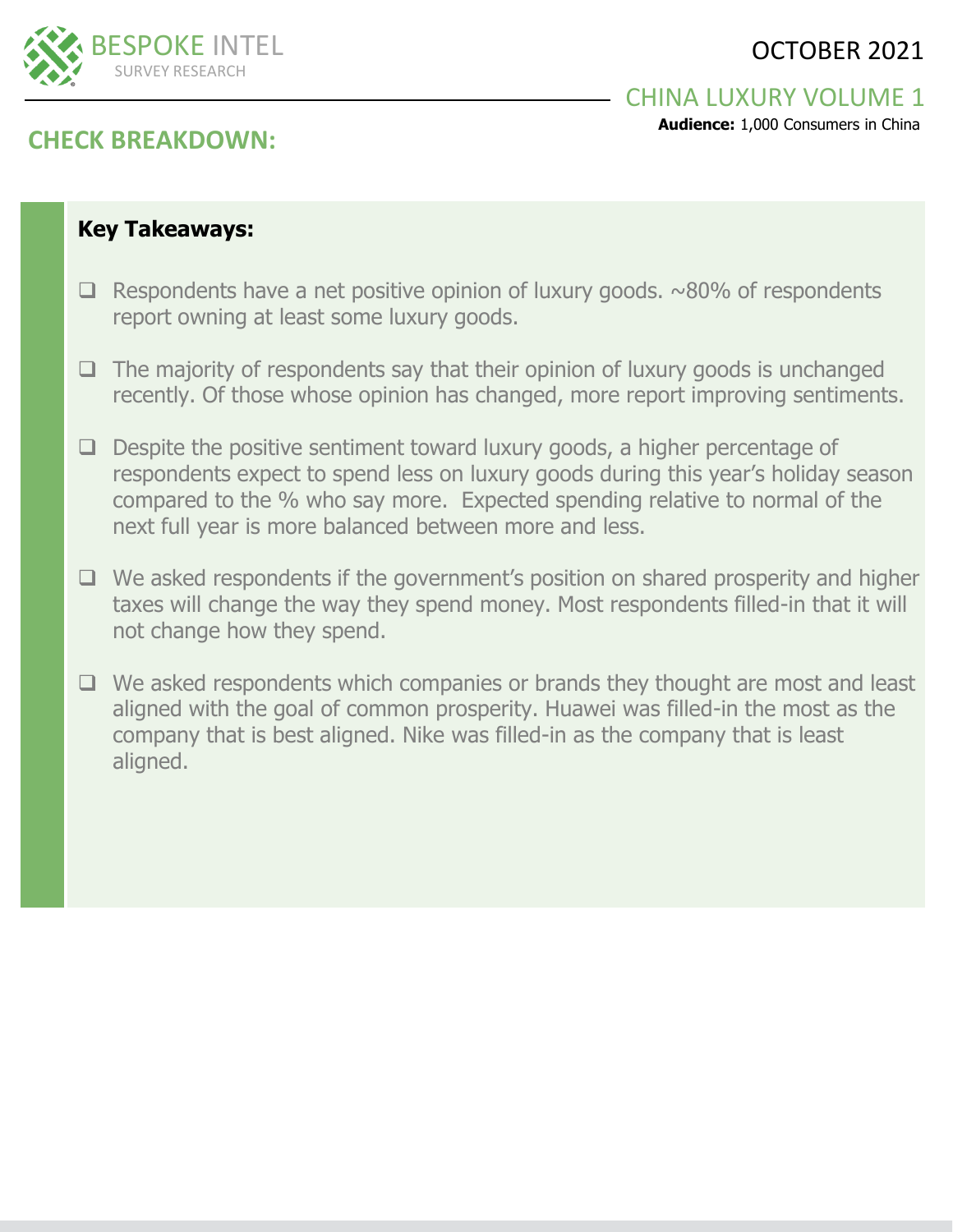COMPARED WITH THE AMOUNT YOU USUALLY SPEND ON LUXURY GOODS DURING THE FOLLOWING PERIODS, DO YOU WANT TO SPEND MORE, LESS, OR THE SAME?

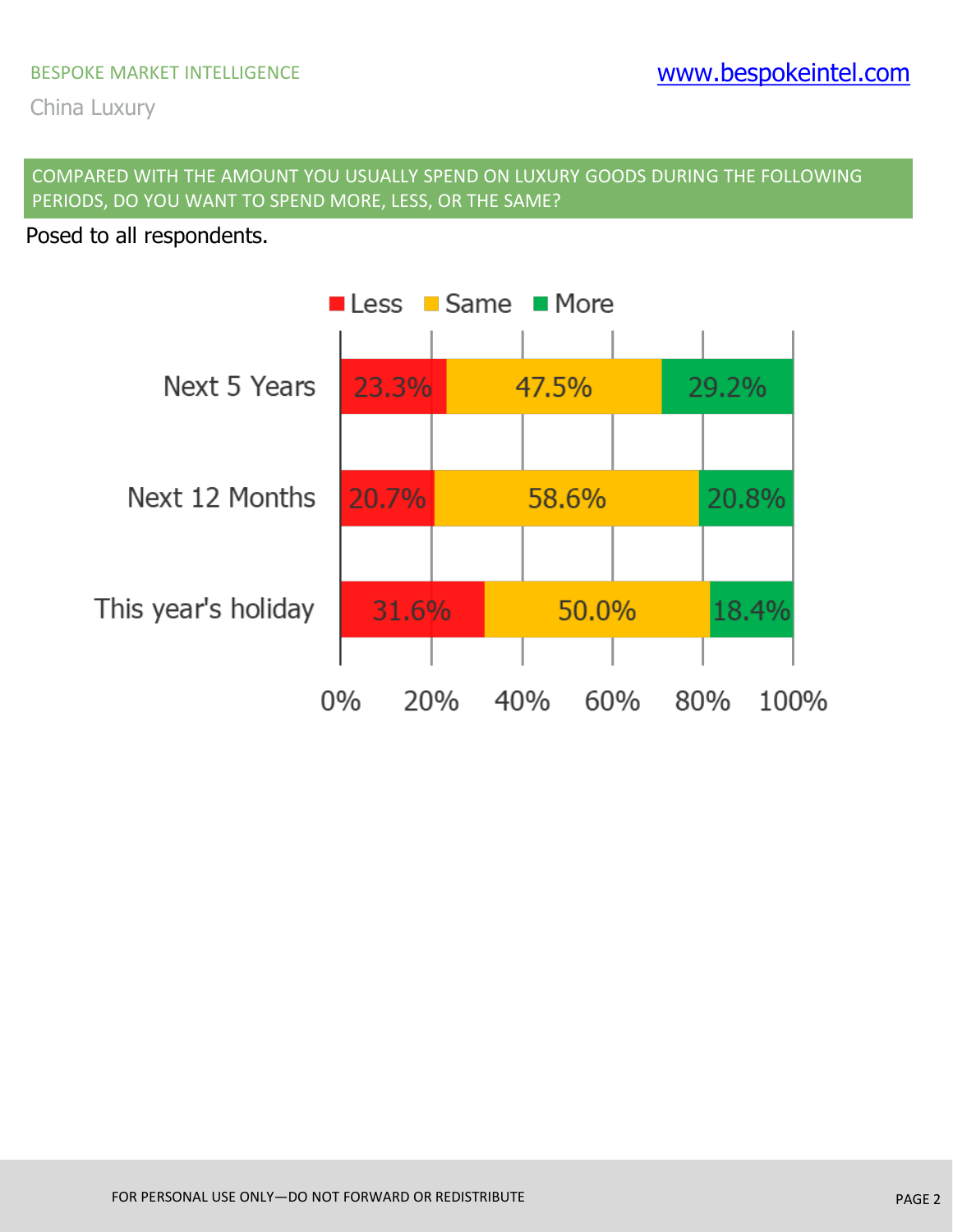WILL THE GOVERNMENT'S POSITION ON SHARED PROSPERITY AND HIGHER TAXES CHANGE THE WAY YOU SPEND MONEY?

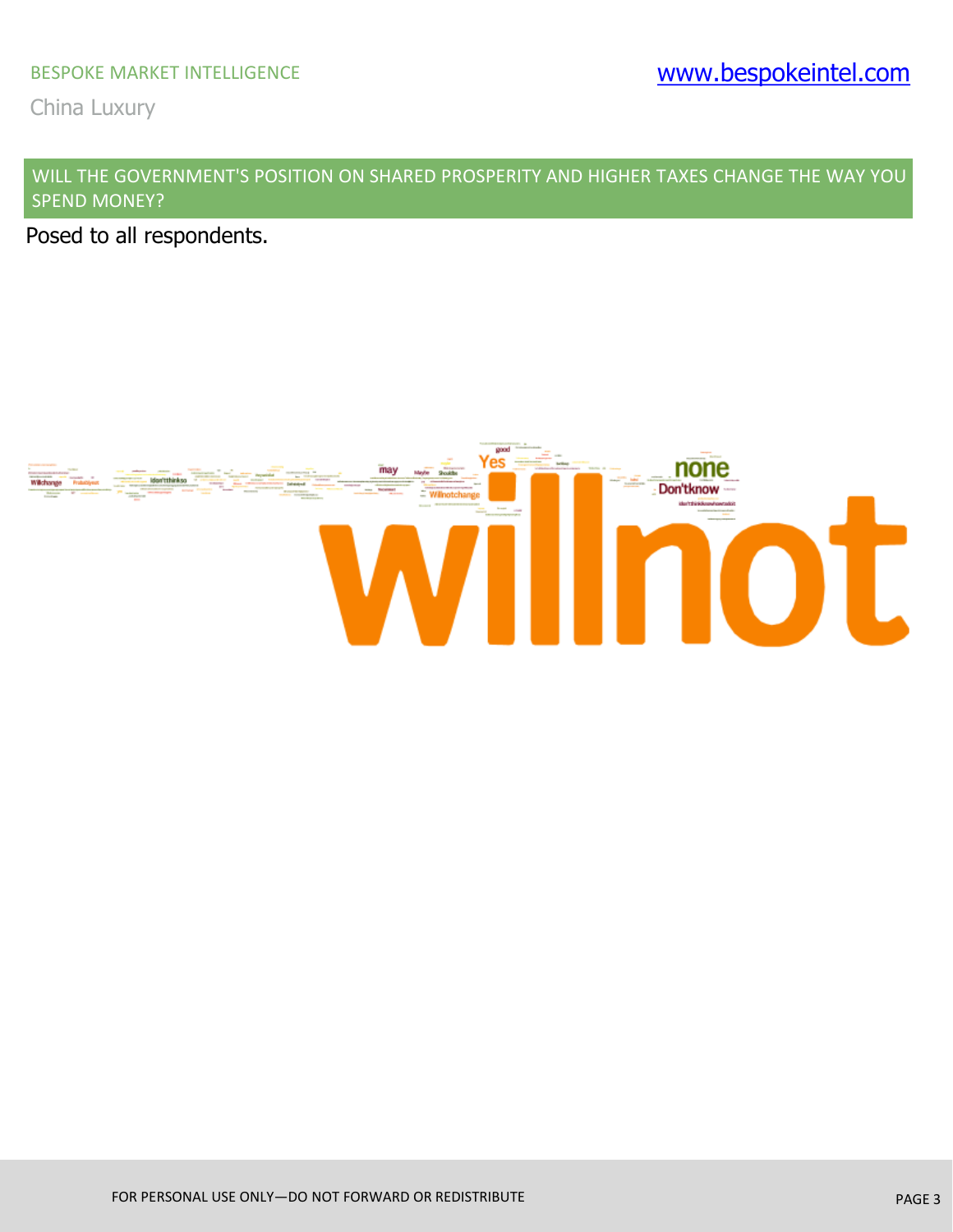WHICH BRAND OR COMPANY DO YOU THINK IS MOST IN LINE WITH THE GOAL OF COMMON PROSPERITY?

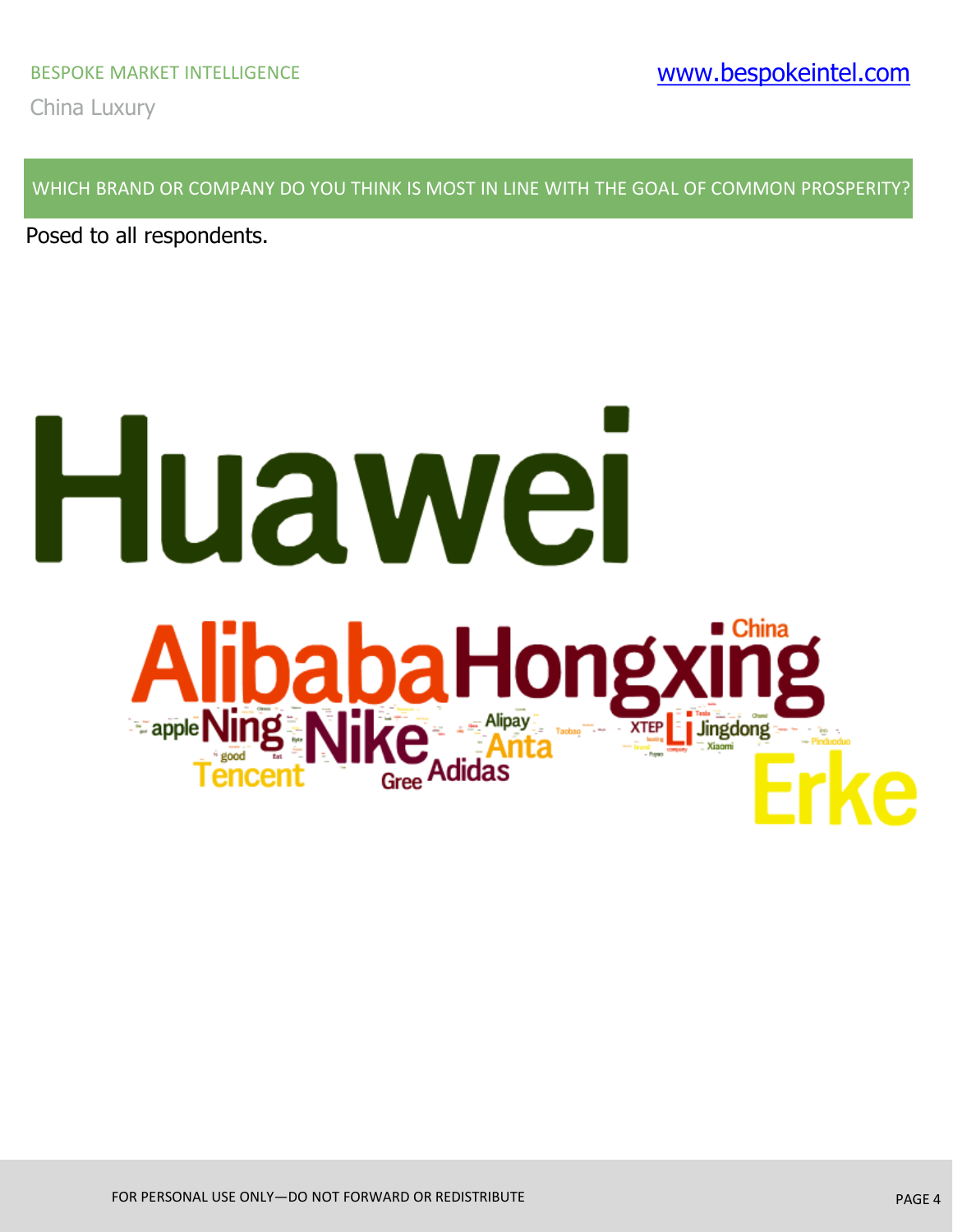### WHICH BRAND OR COMPANY DOES NOT CONTRIBUTE TO ACHIEVING COMMON PROSPERITY?

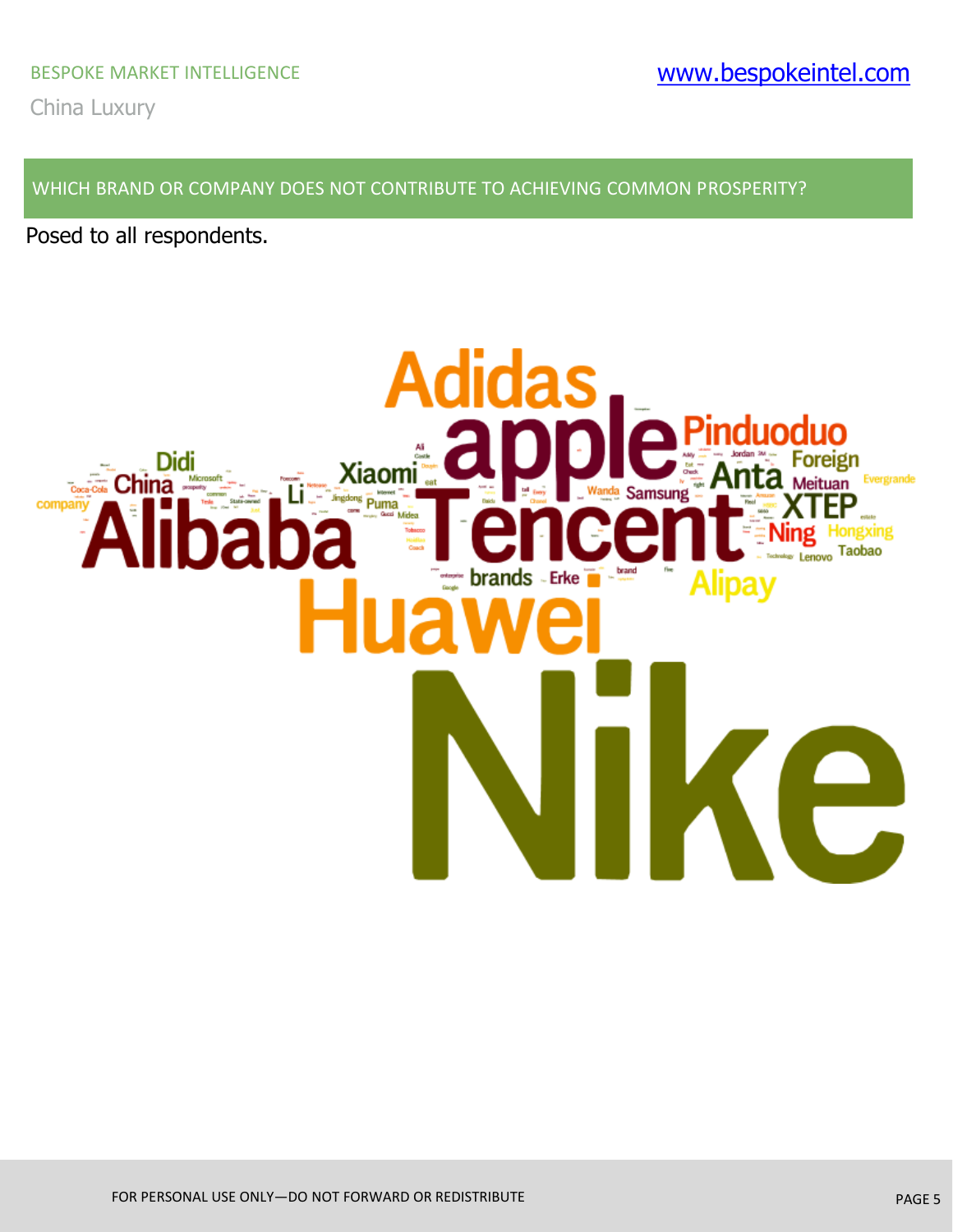### DO YOU OWN LUXURY GOODS?

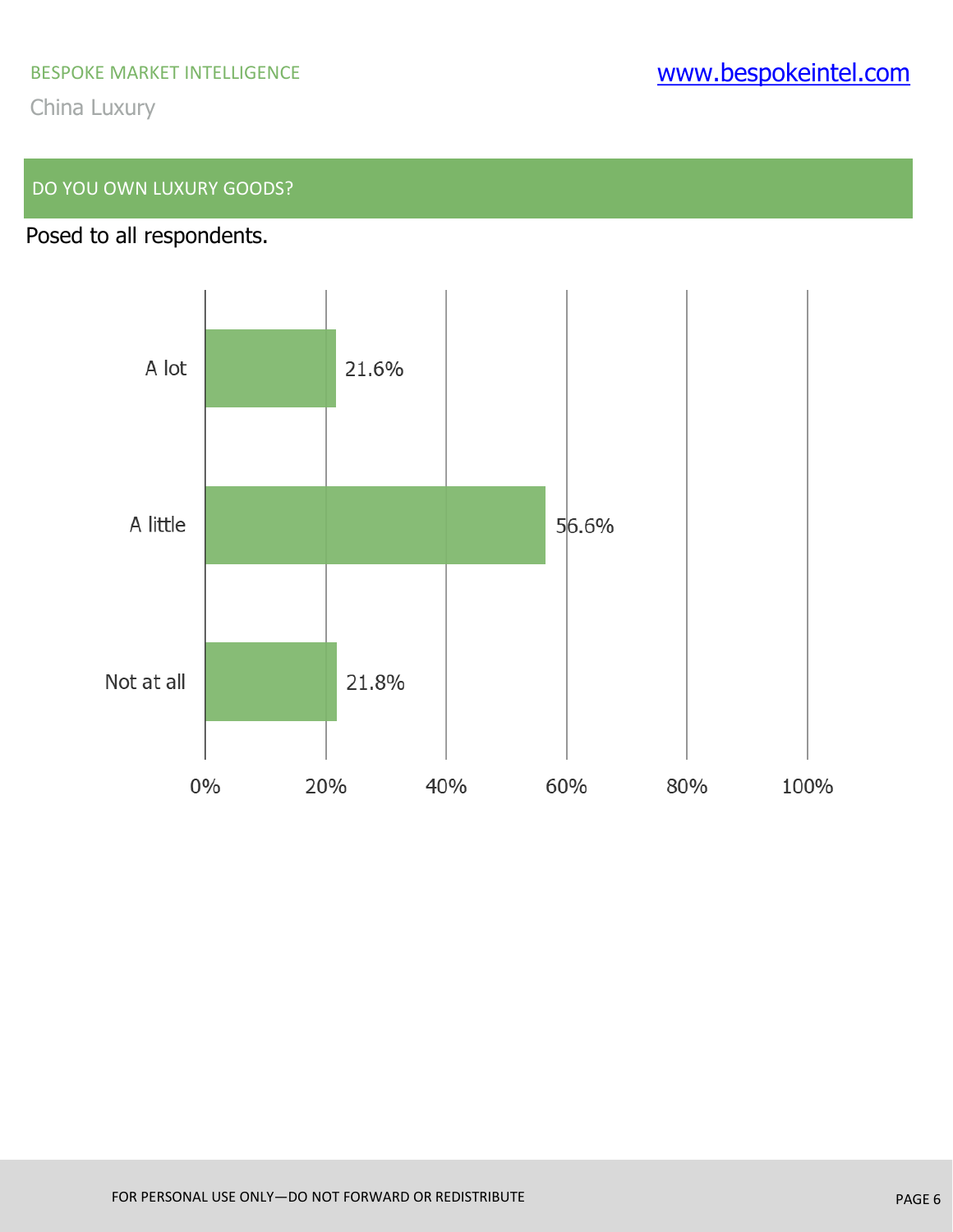### WHAT IS YOUR OPINION ON LUXURY GOODS?

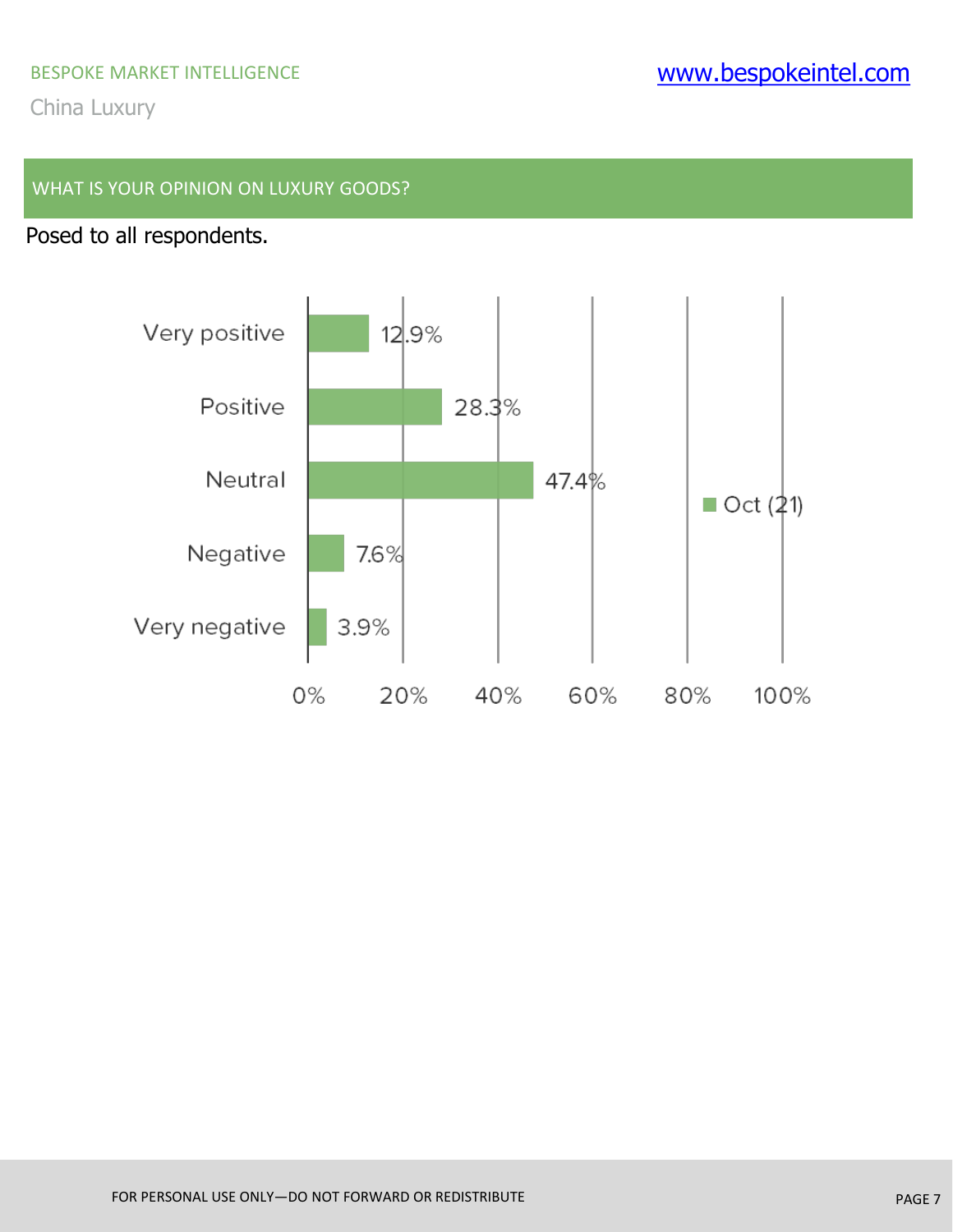### HAS YOUR OPINION ON LUXURY GOODS CHANGED RECENTLY?

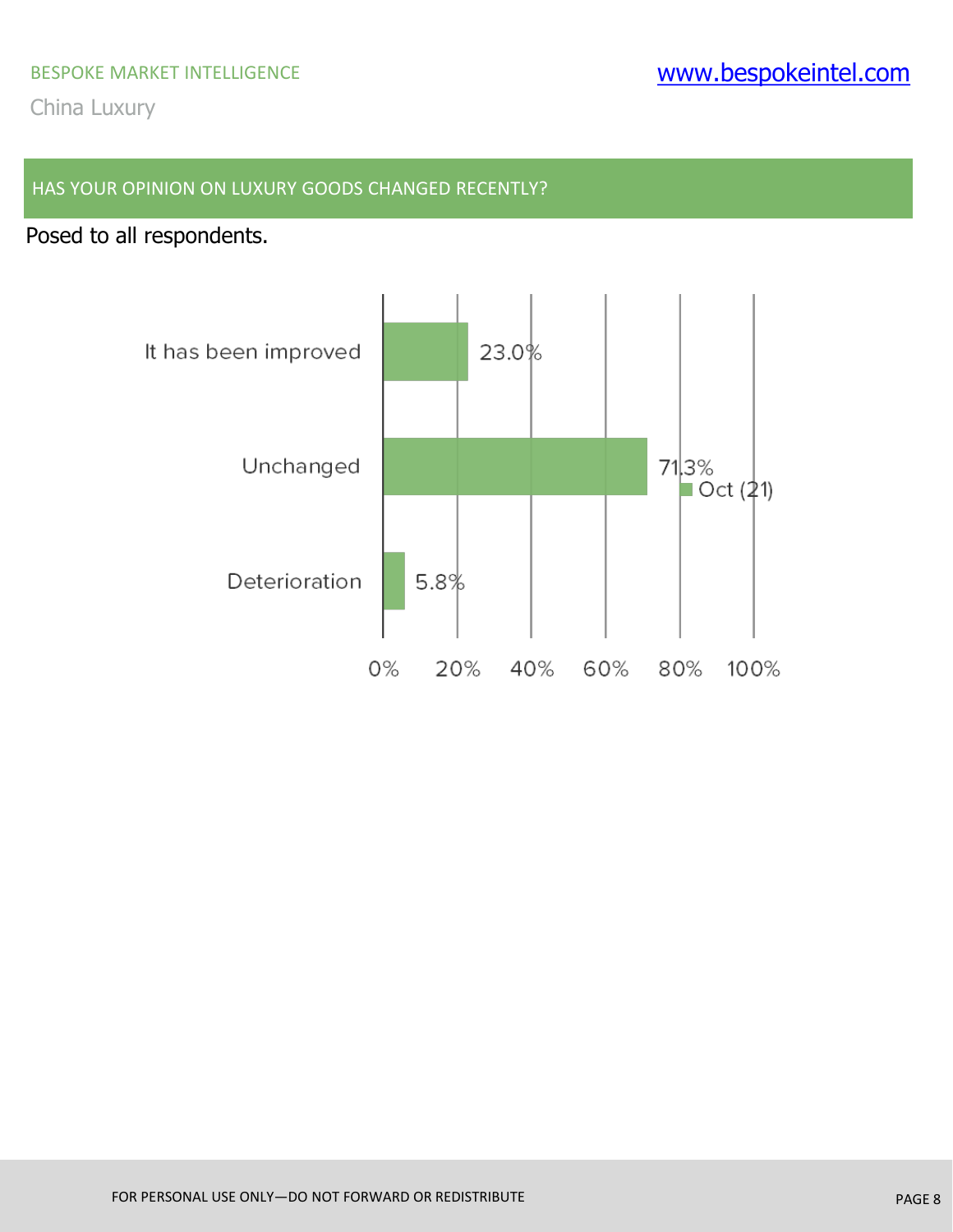### WHY HAS YOUR VIEW OF LUXURY GOODS DETERIORATED

Posed to all respondents whose views of luxury goods has worsened.

Oppose waste. Protect the environment Animal cruelty Waste of money Consumerism is wrong Waste of resources. Windfall profit The price is too expensive I prefer the national tide, the national style, and the national brand. Flashy Luxury accessories are useless Especially when the epidemic comes, luxury goods will make you bear more, but he can't m ake life better. Show off Too expensive A bit extravagant, the image is not very good Processing fee More and more expensive, worse and worse Brand effect Everyone has vanity. It's not a luxury. Quality doesn't mean it's not good. Unstable economic income Luxury goods are a means for foreign countries to earn Chinese wealth No money Impression deteriorates Too expensive Luxury goods are a way for foreign countries to defraud Chinese people's wealth **Money** Many brands participated in the Xinjiang cotton incident Consumer politics Bad nature price Become poorer They all boycott Xinjiang cotton too expensive Dislike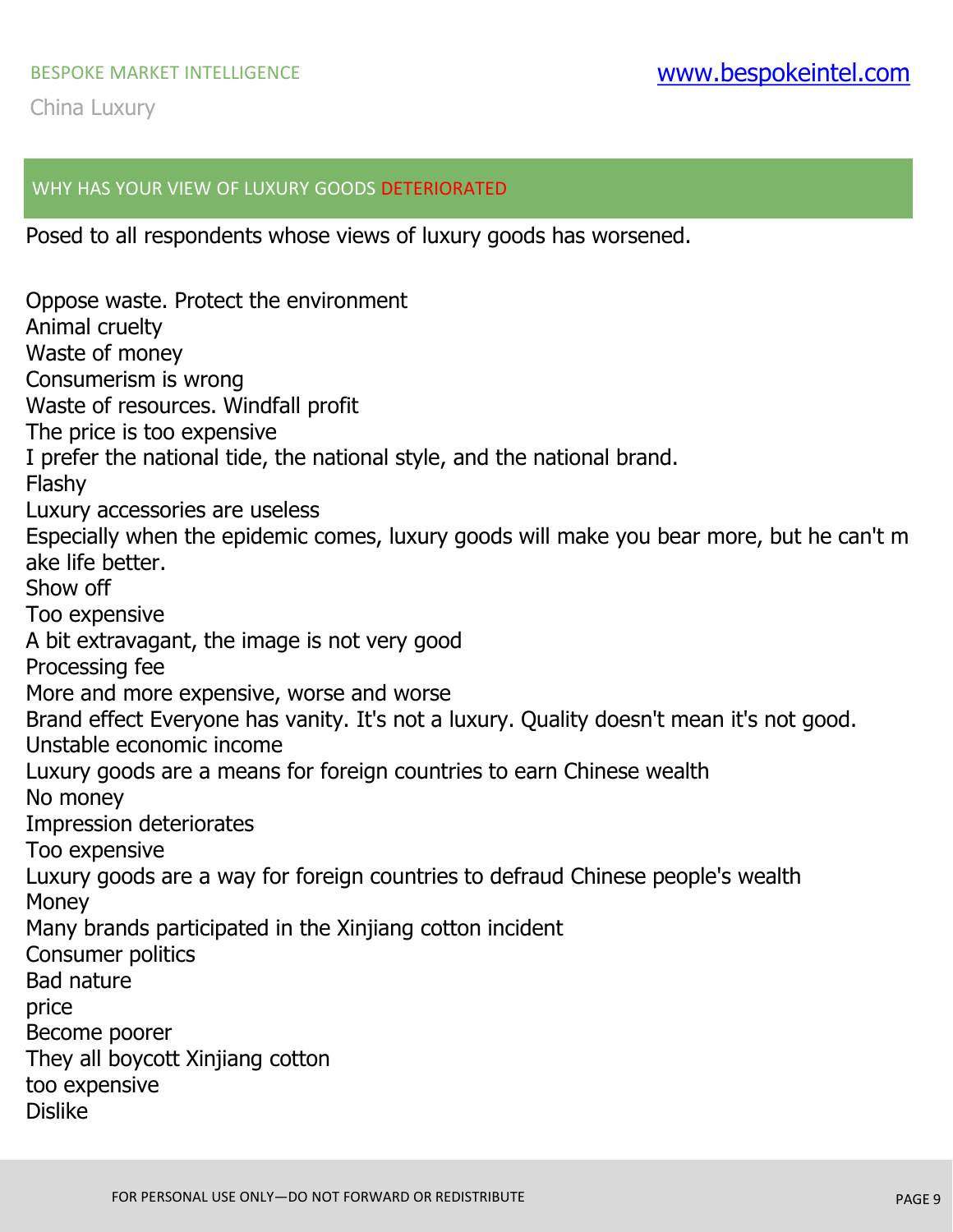### WHY HAS YOUR VIEW OF LUXURY GOODS IMPROVED

Posed to all respondents whose views of luxury goods has improved.

Rich people, and people with status, must consume more. Continuously meet customer needs Continuous progress More modern and environmentally friendly It's more environmentally friendly now Prices have become lower. Value for money I want to have more. Better quality Because it's getting better and better, it's getting more and more fashionable. Because I think their materials are now more environmentally friendly. Income has increased Produce and sell sustainably I think that luxury goods are not only owned by high society, but also by ordinary people. Personally feel good Luxury goods are becoming more and more grounded, which is indispensable for people wi th living conditions like me. It's your own if you buy it The design concept is more innovative Easy to use The goods are more likable, and the value of collection and use has been improved. Expensive and extravagant Because luxury accessories are becoming more and more collectible Better and more attentive Good quality Improved Getting better and better Because the quality is better Because material life has improved Very good Don't pursue price, pay more attention to quality Like to buy luxury brands Getting better and better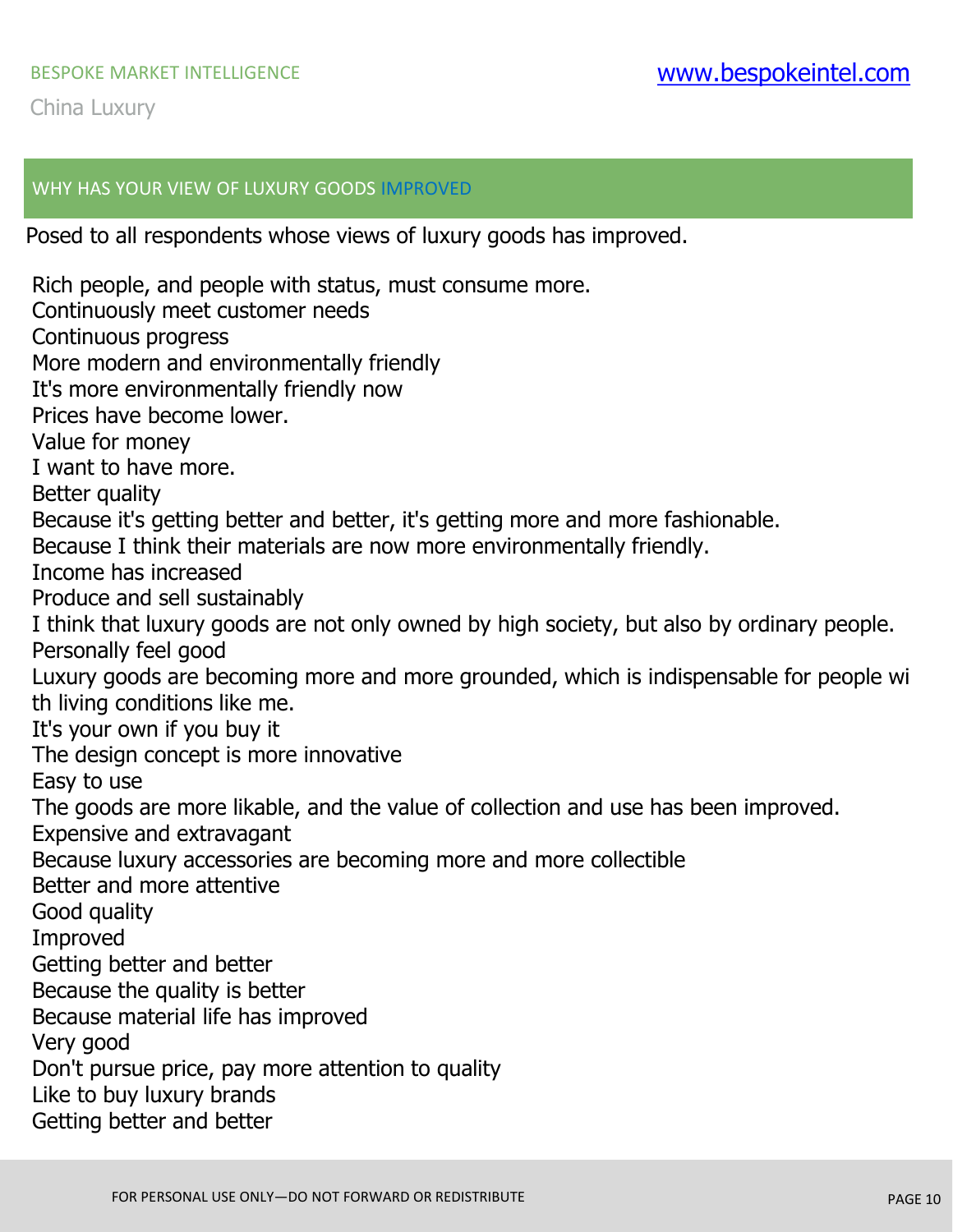# WHICH OF THE FOLLOWING BEST DESCRIBES THE CITY YOU LIVE IN?